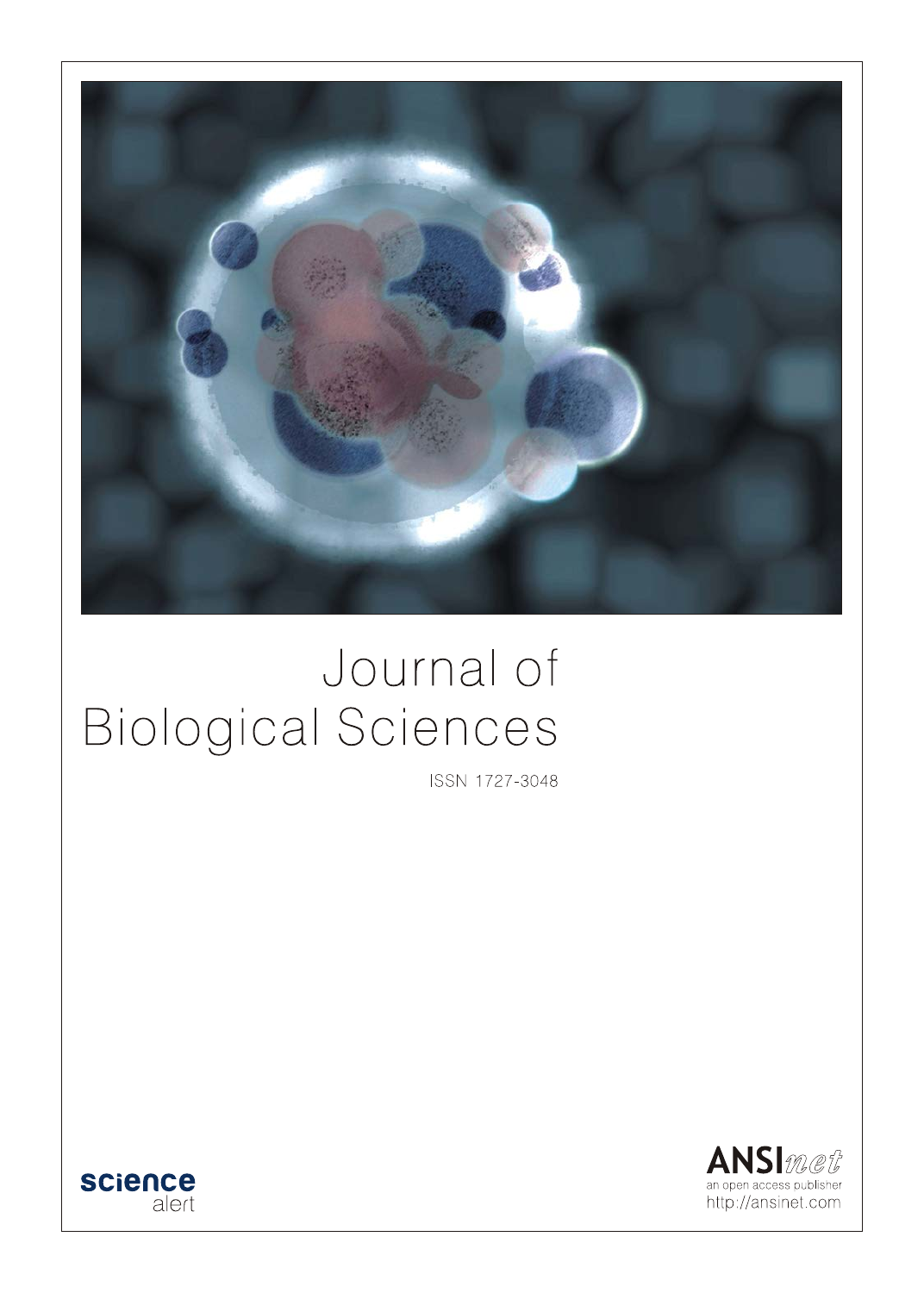OnLine Journal of Biological Sciences 1 (7): 573-574, 2001 © Asian Network for Scientific Information 2001

# **Performance of summer forage legumes in the sub-tropical sub-humid Pothwar plateau of Pakistan**

<sup>1</sup> Amber Jilani, <sup>2</sup>Imtiaz A. Qamar, <sup>2</sup> Asghar Ali and <sup>1</sup> M. Arshad <sup>1</sup>University of Arid Agriculture, Murree Road, Rawalpindi, Pakistan 2 National Agricultural Research Centre, Park Road, Islamabad, Pakistan

**Abstract**: To determine forage yield and crude protein (CP) content in four legume species viz. cowpea, lablab bean, rice bean and sesbania along with a non-leguminous reference crop of sorghum, a study was carried out . The highest dry weight of 4 t ha<sup>-1</sup> was obtained from sesbania and sorghum and the lowest dry weight of 2 t ha<sup>-1</sup> from cowpea was found. Maximum and minimum heights of 144 and 86 cm were obtained from sesbania and rice bean respectively. The highest fresh matter yield of 17 t ha<sup>-1</sup> while the lowest of 9 t ha<sup>-1</sup> was obtained from sorghum and lablab beans respectively. The highest crude protein (CP) yield of 581 kg ha<sup>-1</sup> was recorded from sesbania.

**Key words:** Forage legumes, forage yield, crude protein, Pothwar plateau

# **Introduction**

The importance of forage crops in agriculture can be gauged from the fact that regular supply of adequate and nutritious forage is always required for livestock production to meet the ever-increasing demand of population and to fulfil the human demands for meat, milk, hides, wool and related by-products (Chaudhry *et al.,* 1985). In Pakistan, shortage of green forage is one of the limiting factor to maintain present livestock population. This shortage is about 40-50% which reaches up to 75% in fodder lean period i.e. May-June and November-December. Pakistan has 21 million hectares of cultivable land but due to shortage of food, arable crops are cultivated even on marginal lands (Bashir *et al.,* 2001). In these circumstances, high yield, good quality forage crops, especially the leguminous ones, must be evolved to bridge the production and demand gap (Iqbal *et al.,* 1998). As a shortterm solution, the already available genotypes must be evaluated for their adaptability and high forage yield.

Leguminous forage crops are not only rich in protein but also in minerals and vitamin B (Rupela *et al.,* 1997). Forage legumes increase fertility, control soil erosion and used as cover crops (Ahmad and Anwar, 1986). Intensive cultivation and higher crop yield are likely to affect the soil nutrient status. Legumes help in maintaining soil fertility that contain nitrogen-fixing bacteria (Khan, 1986).

Quality and yield are the main criteria in the production of forage crops and it has been determined by the nutrients they supply. Among these nutrients, CP content is of great importance and it is commonly stated that forage with a higher CP content have superior feeding value (Qamar *et al.,* 1999). Legumes are 2 to 3 times richer than cereals in protein, calcium and phosphorus with more forage yield (Unkovich *et al.,* 1997). Forage yield of crops depends upon its components like height, biomass weight, number of branches and leaves (Schulz *et al.,* 1999). Legumes can produce 3.2 to 8.2 t ha<sup> $-1$ </sup> dry herbage to meet scarcity of green forage during lean periods (Iqbal *et al.,* 1998).

The experiment was conducted to evaluate the performance of some forage legume crop species, to determine yield and quality in terms of crude protein in different leguminous forage species and comparison to sorghum (check).

# **Materials and Methods**

The study was carried out at the National Agricultural Research Centre (NARC), Islamabad at an altitude of 1300 m. The centre lies in the subtropical, sub-humid continental climatic zone. The climate is characterized by hot summers and cold winters, with some frost events in January. The maximum temperature of the hottest month of June is  $40^{\circ}$ C while the mean minimum temperature of January is  $3^{\circ}$ C. The mean annual rainfall is about 1000 mm, 70% of which falls during the summer monsoon season and remaining 30% falls in winter. The soil is slightly alkaline, non-saline, loamy in texture and low in organic matter and major nutrients with exception of available K.

Plot size was  $4 \times 8$  m<sup>2</sup> with rows spaced 50 cm apart. Four legume species of cowpea (*Vigna unguiculata*), lablab bean (*Dolichos lablab*), rice bean (*Vigna umbellata*) and sesbania (*Sesbania aculeata*) and a non-leguminous reference crop sorghum (*Sorghum bicolor*) were used in the trial. The study was laid out in a Randomized Complete Block Design (Steel and Torrie 1997). The experiment was planted on 4th July, 1998 under natural rainfed conditions without addition of N fertilizer and harvested in the first week of October, 1998 at maturity. Different parameters recorded included plant height, fresh and dry weight and CP content. For recording plant height five plants at random were measured. Plant biomass was obtained at random with a quadrate of 1 m<sup>2</sup> avoiding edge effect. After recording the fresh weight, the plant material was oven dried at  $70^{\circ}$ C for 48 hours to obtain dry weight. Plant material was ground and samples were analyzed at the Food Technology Research Laboratory, NARC using the micro-Kjeldahl method (AOAC, 1975).

## **Results and Discussion**

The highest dry weight of 4 t ha $^{-1}$  was obtained from sesbania and sorghum and the lowest dry weight of 2 t ha $^{-1}$  was provided by cowpea. The highest and the lowest fresh matter.

Table 1: Plant height, yield and crude protein in different forage legume species and sorghum

| rorago rogamo opocios ana sorgnami |                   |                       |                  |                 |                |
|------------------------------------|-------------------|-----------------------|------------------|-----------------|----------------|
| <b>Species</b>                     | Plant             | Fresh                 | Drv              | Crude           | Crude          |
|                                    | height            | vield                 | matter           | protein protein |                |
|                                    | (c <sub>m</sub> ) | (t ha <sup>-1</sup> ) | vield            | content yield   |                |
|                                    |                   |                       | $(t \, ha^{-1})$ | (%)             | $(kq ha^{-1})$ |
| Sesbania                           | 144               | 13                    | 4                | 16              | 581            |
| Rice bean                          | 86                | 13                    | 3                | 20              | 533            |
| Lablab bean                        | 89                | 9                     | 3                | 19              | 532            |
| Cowpea                             | 116               | 12                    | 2                | 21              | 415            |
| Sorghum                            | 122               | 17                    | 4                | 5               | 175            |
| LSD <sub>(0.05)</sub><br>5.9       | 0.7               | 0.1                   | 0.6              | 36.9            |                |